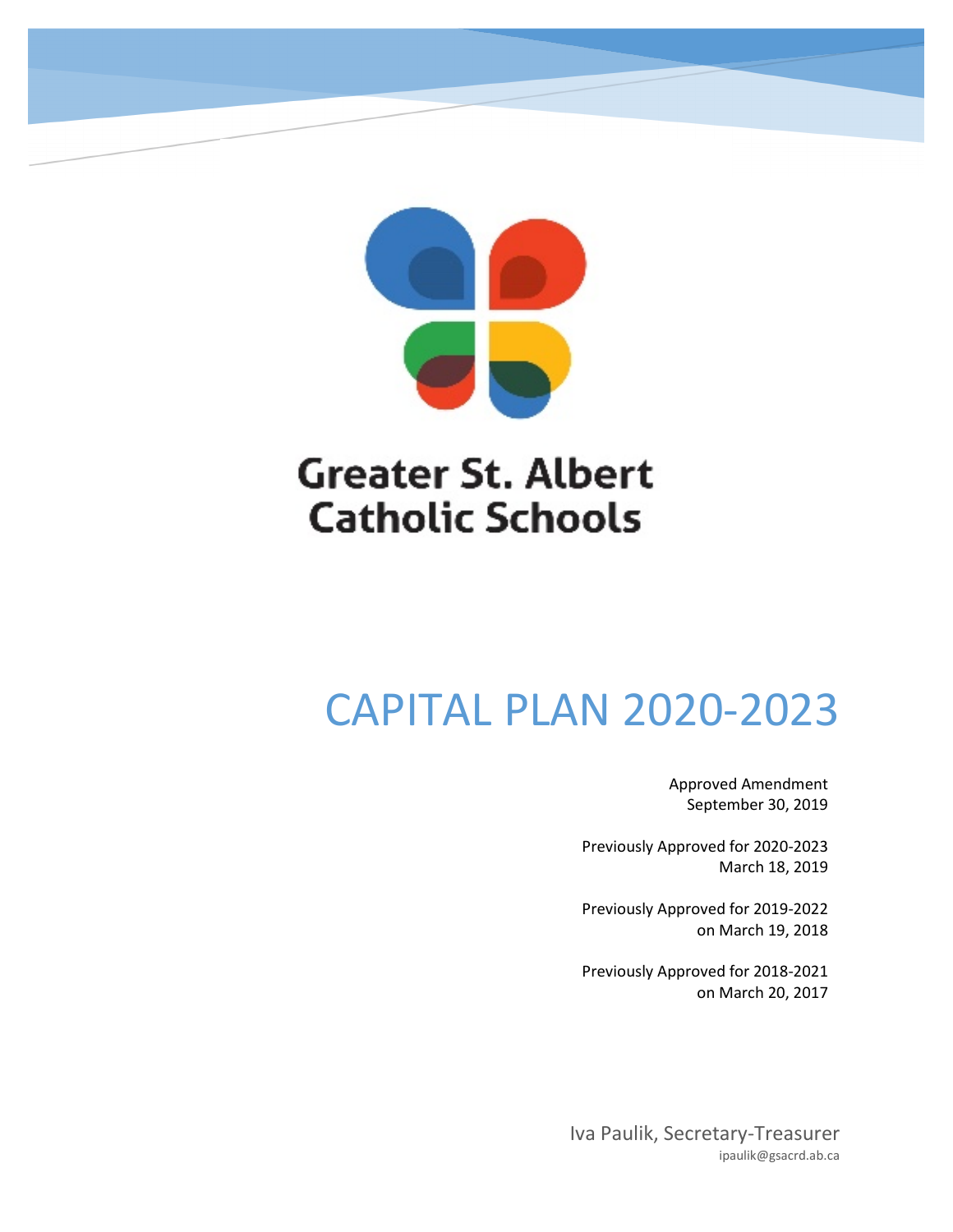### Capital Plan 2020-2023 – Project 1

**Capital Plan Submission**  2020-2023 **Year: Capital Program:** School Facilities **Title:** Modernization to meet School Program Needs **Key Driver(s):** Technological changes **Alberta Infrastructure &**  Morinville Community High School **Transportation Asset Name: Location:** Morinville **Cost:** \$1.85 M

\_\_\_\_\_\_\_\_\_\_\_\_\_\_\_\_\_\_\_\_\_\_\_\_\_\_\_\_\_\_\_\_\_\_\_\_\_\_\_\_\_\_\_\_\_\_\_\_\_\_\_\_\_\_\_\_

Morinville Community High School (MCHS) is a Catholic School in the community of Morinville serving approximately 550 students from grades 9 to 12. MCHS is currently seeking a renovation of the career and technology studies areas. Specifically, an upgrade to the current food studies area, cosmetology area, fashion studies area, and student gathering space is required to address student needs.

The current Food Studies lab is over-taxed and out-dated for the demands expressed by students for the course at the high school level. There are two kitchen spaces that serve the 200+ students enrolled in our Food Studies program. With class sizes between 25 and 28 students, two kitchen spaces allows for less than half the students to participate in the foods labs per block. When not in the lab, the other students work on the foods modules while the classroom instructor moves from space to space monitoring the students. The renovation will move the Food Studies lab into a consolidated area where the rest of the CTS courses take place and provide enough kitchen space for more students to participate in the foods labs during class time.

The cosmetology area in MCHS has an annual enrollment of 75 - 90 students. The current location of the cosmetology lab is not conducive to effective student instruction. The classroom space cannot accommodate the salon sinks. The sinks are across the CTS area within the Fashion Studies lab. Students that need to use the sinks are not in the lab where the other students are working. This creates both supervision and instruction chaos in the class for the students and instructor.

The overall effect of moving the foods lab and the renovating the cosmetology lab has some residual effects on the school. The foods lab move would relocate the fashion area to the proposed mezzanine space, which would also serve as a student gathering space for lunch time, which is currently nonexistent. The movement of the sinks within the cosmetology teaching space would benefit both the program and the students due to supervision and functionality consideration.

The building envelope would be impacted by these renovations, and modifications to plumbing, HVAC, electrical and fire protection would also be required, as would an elevator and lifts to the mezzanine area to provide barrier free access for students.

As the final destination in Morinville and Legal for K-12 Catholic Education, MCHS students would benefit from the proposed CTS renovations.

ONPA Architects have been engaged to supply a preliminary study and drawings are attached as well as a preliminary costing of \$1.85 Million.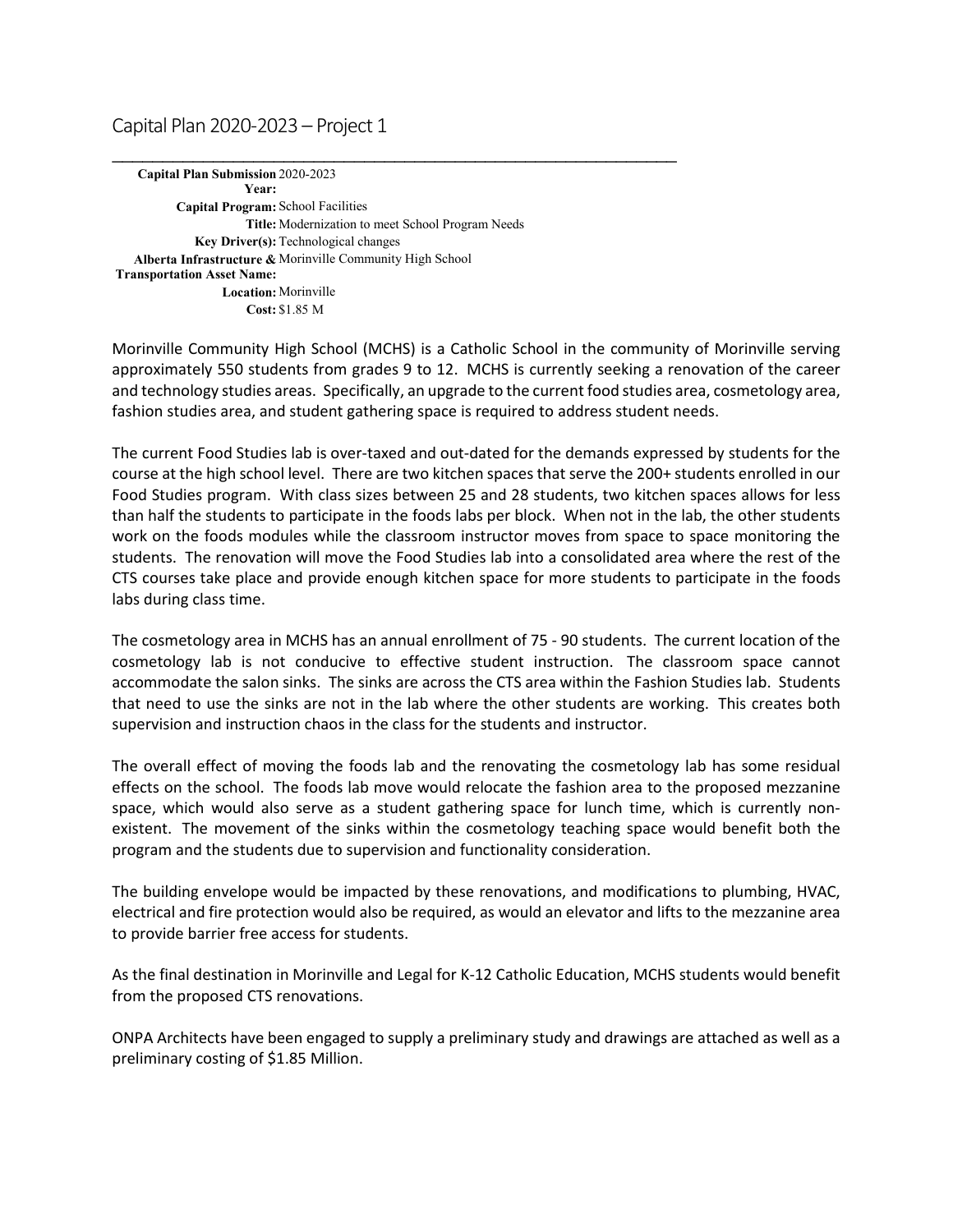#### Capital Plan 2020-2023 – Project 2

**Capital Plan Submission**  2020-2023 **Year: Capital Program:** School Facilities **Title:** Modernization to meet Health & Safety Needs **Key Driver(s):** Environmental changes – Health & Safety **Alberta Infrastructure &**  Bertha Kennedy Catholic Elementary School **Transportation Asset Name: Location:** St. Albert **Cost:** \$1.4 M

\_\_\_\_\_\_\_\_\_\_\_\_\_\_\_\_\_\_\_\_\_\_\_\_\_\_\_\_\_\_\_\_\_\_\_\_\_\_\_\_\_\_\_\_\_\_\_\_\_\_\_\_\_\_\_\_

Bertha Kennedy Catholic Elementary School was built in 1976 and still operates with the original heating and ventilation system. Over the past few years there have been several complaints from the teaching staff regarding air quality throughout the school. Independent testing has been performed on several occasions with negative results each time, but the air quality concern remains suspect.

The current ventilation system consists of four (4) separate gas fired, air handling units which supply fresh tempered air to the building. Due to the age and design of the gas fired units, they can occasionally omit a flue gas smell into the school causing concern for staff members. Although the levels are undetectable on a carbon monoxide monitor, it is still a foul odor that affects more sensitive people, which may result headaches.

It is Operations recommendation, and fully supported by the Secretary-Treasurer, to remove the four (4) gas fired, air handling units and replace them with a fan coil unit that uses hot water with a glycol heat exchanger to heat the school, eliminating the flue gas smell and any chance of carbon monoxide build up within the building.

Along with the replacement of the four (4) air handling units, the boiler system would also have to be replaced in order to increase capacity to handle the extra heat load placed on them. Bertha Kennedy is also one of the few schools not to have an Automated Building Management System for heating and ventilation, and that should be added at the same time.

The total estimated cost for these improvements is approximately \$1.4 Million. It is extremely unlikely that the district can support this magnitude of a project through IMR, as this would consume more than one year of IMR funding, leaving all other facilities with no funding at all.

If the project is approved, the District would manage it by hiring an engineering consulting firm to draw up specifications and project costs and have the consultant tender and manage the project.